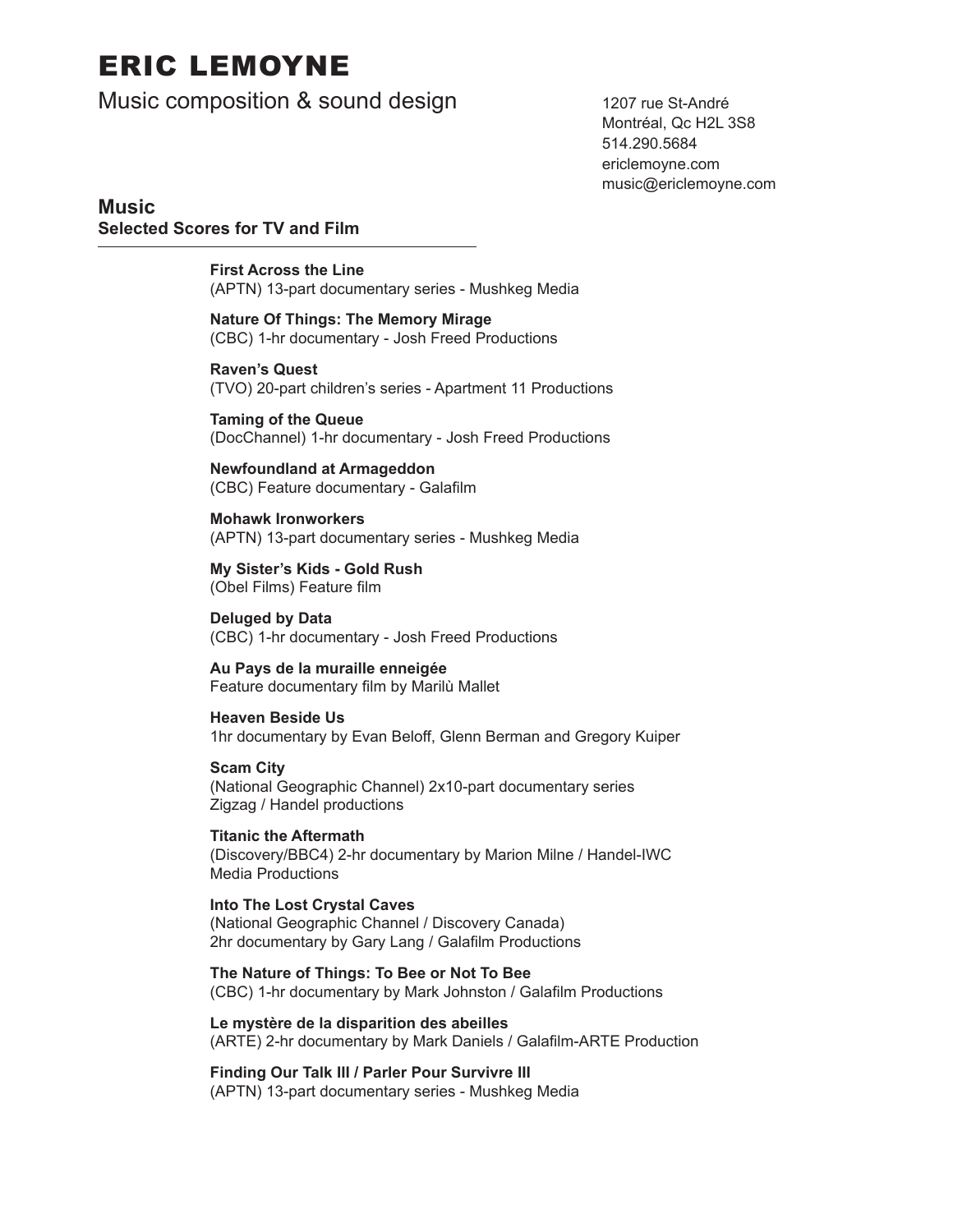## ERIC LEMOYNE

### Music composition & sound design

#### **TV Themes**

 **GLOBAL: Rona Dream Home** Theme and library music for reno-reality series

 **GLOBAL: This Morning Live**  Local morning news theme

 **CANAL Z: Technofolie** Technology report series theme and bumpers

 **HGTV: Famous Homes & Hidaways** Home design series theme and bumpers

 **Discovery: Technopolis** Futurism and technology series theme and library music

#### **Corporate**

 **Foundry** Story reel music

 **Autodesk** Music and mixing for promotional movies/show reels

 **Tourisme Québec** Music for promotional movie

#### **Live Performance & Albums**

 **Broken Muse** - *Broken Muse* Piano, Rhodes, accordion

 **JimmyRiggers** *- I Stand in the Weeds* Piano, Hammond B3, accordion

 **Lazarus Moan** - *Sunrise* Rhodes, piano

 **Rob Lutes** - *Ride The Shadows* Piano, accordion, Hammond B3

 **Steve Rowe at House of Jazz** Hammond B3, piano

 **Little Birdie** - *Cinematic Way* Piano, accordion, Hammond B3